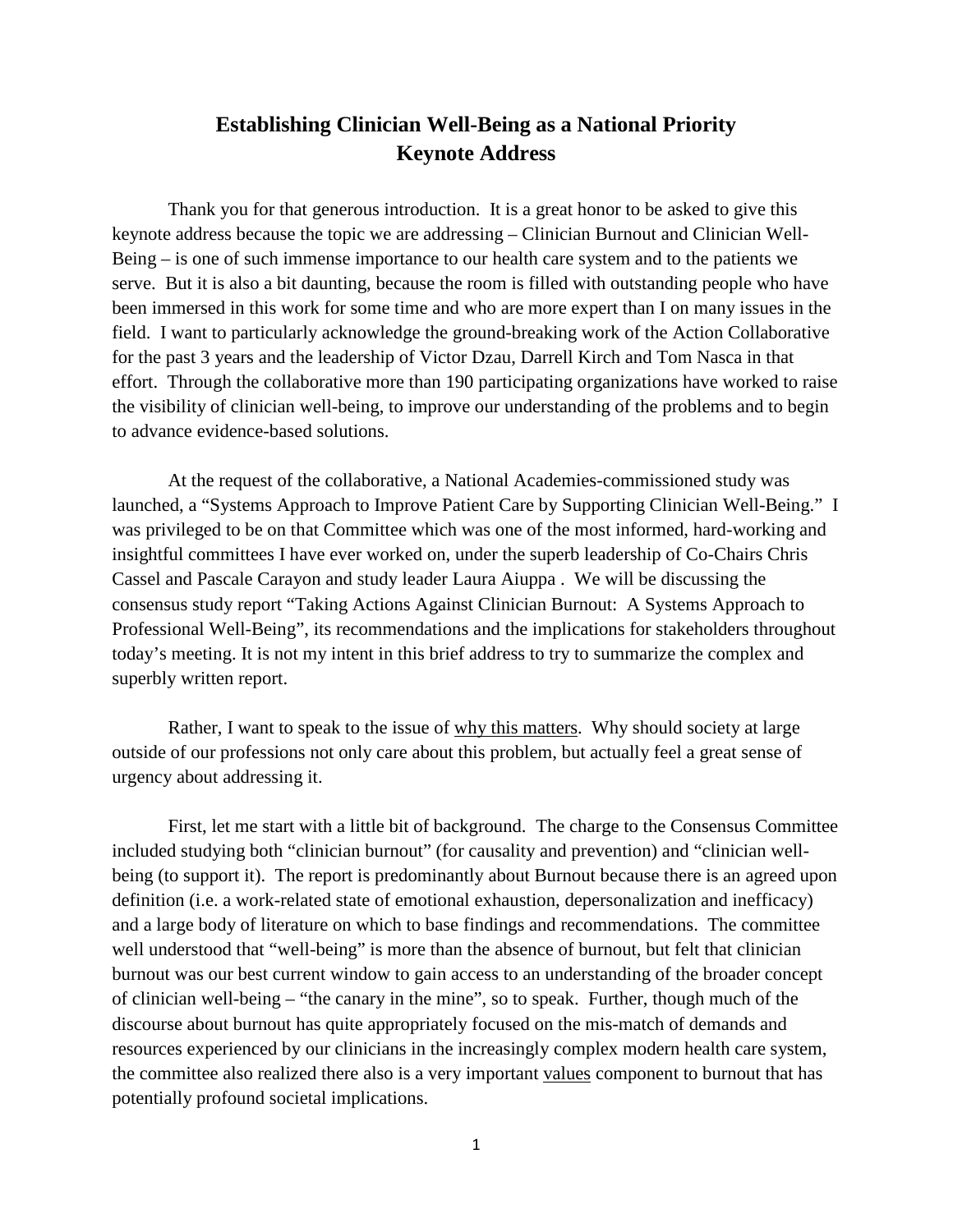So, even if we accept the premises of the report that burnout is real, has many adverse consequences, is prevalent across sites and professions and is probably increasing, why should society be concerned about it? Why is this more than just a problem of the job satisfaction of relatively highly paid health professionals?

I will posit there are three reasons why this is an important societal issue:

- 1) We will only have an optimally functioning health care system that effectively serves the needs of all our patients if all members of the system are functioning at the highest level and achieving their maximum potential.
- 2) A further erosion of professionalism will undermine clinician-patient relationships and further undermine the public confidence in our institutions.
- 3) A decline in humanism will diminish all the health professions and contribute to a decline in humanism in society.

Let me briefly explicate each of these points to demonstrate the connection to burnout and establish the urgency of intervening.

## Reason Number 1:

We will only have an optimally functioning health care system that effectively serves the needs of all patient's if all members of the system are functioning at the highest level and realizing their full potential. There is a large body of evidence – reviewed in the report – that clinicians suffering from burnout are more likely to make medical errors, are more likely to communicate poorly and are generally less productive. They therefore are contributing to poorer patient care and system underperformance. Burned out clinicians are also more likely to change jobs or leave healthcare all together, and both phenomena incur greater expenses for the healthcare system and for society. So, it is in the best interest of all healthcare organizations and the patients they serve to take action against burnout.

But the obligation and the opportunity is even greater than that – and here is the canary in the mine analogy. It should be the goal of all health care organizations to see that all clinicians (in fact all employees) function at their highest levels to realize their full potential (which is one definition of "well-being"). Though we lack evidence at this time, we believe that the steps recommended to treat, mitigate and prevent burnout will in fact improve the well-being and improve performance of all working in the system whether they are burned out or not. This is an aspiration. But it is not unreasonable to conjecture that rebalancing work demand and resources, involving clinicians in system redesign decisions, improving the climate for collaboration and teamwork, aligning organizational and professional values, reducing administrative burden, improving the clinical relevance of technology support – to name just a few organizational and cultural changes that are recommended in the report to address burnout –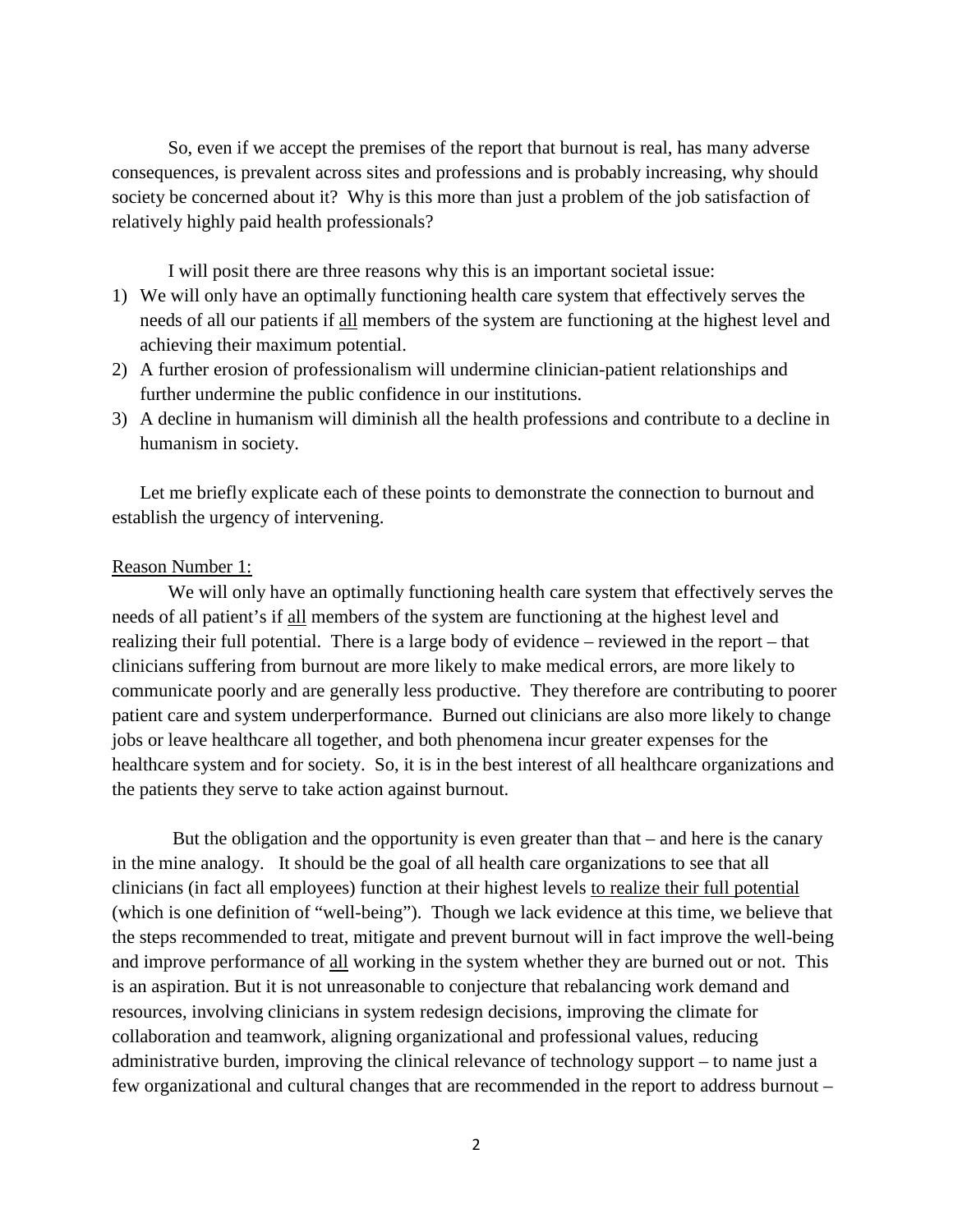would benefit all clinicians and optimize performance of the health care system. Patients and society at large will be the beneficiaries. That's why they should care whether we are taking more actions, more urgently against burnout.

As we wrote in the report:

"The identification of interventions aimed at tackling the critical factors contributing to burnout is a way of fostering an improved state of professional well-being while improving patient care."

Taking action against burnout will improve patient care.

## Reason Number 2:

A further erosion of professionalism will undermine clinician – patient relationships and further undermine the public's confidence in our institutions.

There is a complex relationship between professionalism and burnout. There is good evidence that both real and perceived breaches of professionalism contribute to burnout. When lapses of professional behavior are tolerated – or worse yet, encouraged or required – clinicians feel a sense of moral distress that accumulates over time – what some have called a "death by a thousand cuts". When organizational values do not appear to be aligned with long-held professional values, burnout is more common.

There also is good evidence that burnout causes a decline in the professionalism of both learners and clinicians. The fact that this can occur at the earliest stages of training makes it all the more important to address this urgently. Professionalism is the basis of the clinicians' special relationship with patients and society – that we will always put their interests above our own. Professionalism is the expression of our social contract to put patient's interests above our own and in addition to advance the knowledge in our field and pass it on to the next generation. That is the basis of the trust that leads to the most effective care. Loss of professionalism will undermine clinician/patient relationships with a resulting loss in that trust. It will also undermine public trust in the health professions, promoting cynicism that the health professions – like many other societal institutions – are not to be trusted.

So, it is in our patient's and society's interest that we identify and root out the antiprofessionalism that leads to burnout and that we prevent the burnout that further erodes professional behavior.

This is also a powerful reason to focus on the learning environments where the earliest imprinting occurs. Studies show that burnout is prevalent among our learners, and burned out learners are more likely to display unprofessional conduct, are less likely to hold altruistic views,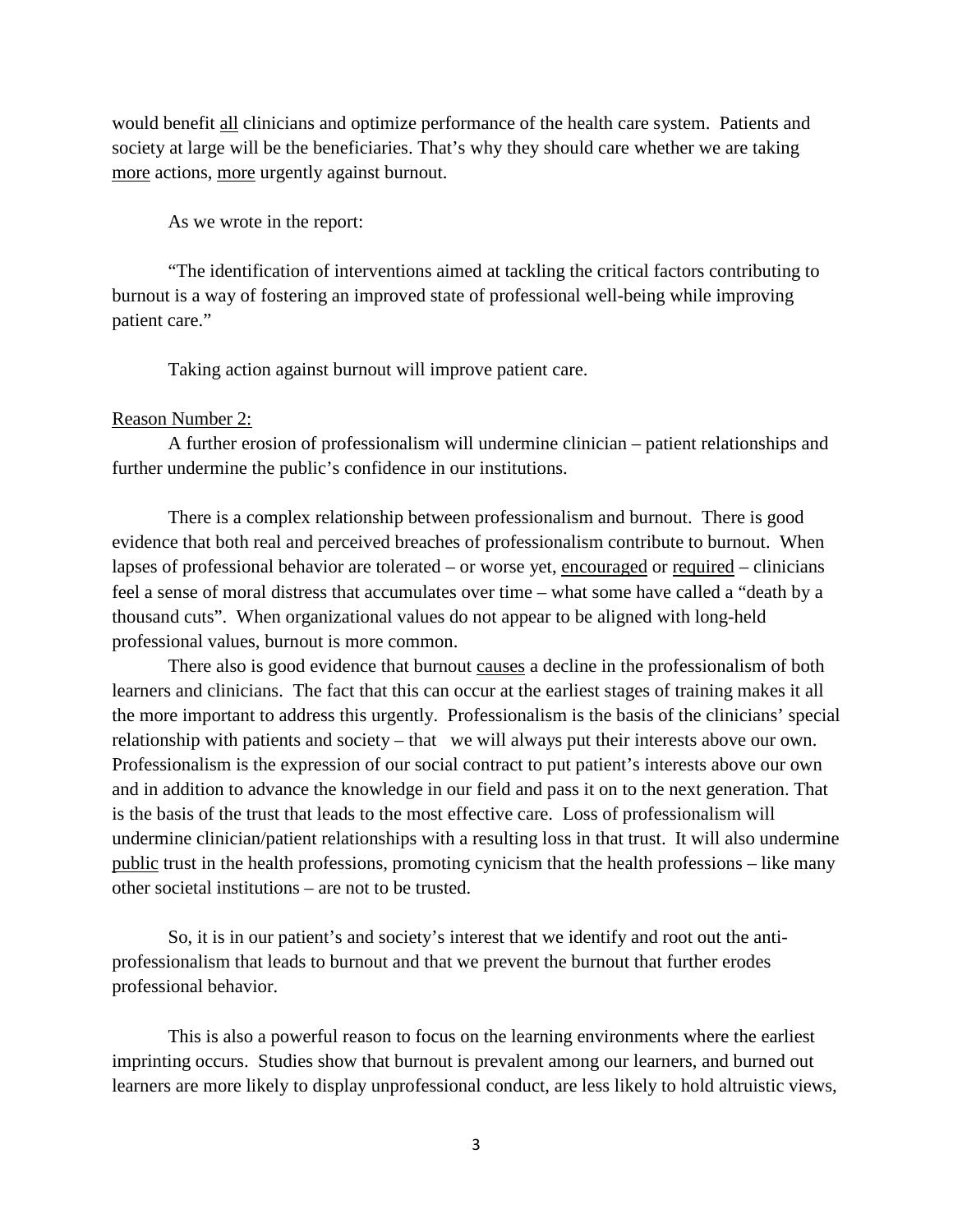and are less empathetic. We need more longitudinal studies to determine the long-term effect of this deficiency in the professional development of learners due to burnout. Even without such studies we can agree that at best it represents a lost educational opportunity, and at worst it could result in a long-term deficiency in professionalism.

Taking action to improve both the working environments and the learning environments to address burnout will preserve and enhance professionalism.

## Reason Number 3:

A decline in humanism will diminish all the health professions and contribute to a decline in humanism in society.

Healthcare organizations that create the environments in which burnout of learners and clinicians is prevalent are not humanistic organizations. Humanism – that is, making human interests, values and dignity the guiding philosophy of the system – should be the touchstone of our education and care systems. Workers and learners in non-humanistic organizations – whether they are burned out or not – will less likely be humanistic, if humanism has not been modeled or demonstrated in the learning and work environments.

How learners and clinicians are treated reflects the values of the system and directly influences whether they will be humanists in practice. Health professionals, in deriving their professional goals and actions from the needs of patients, should be models of humanism in society and advocates for humanistic policies. Burned out learners and clinicians are less able to be humanistic, and systems that produce them are less likely to be models for humanism. Society loses doubly: each individual encounter with the health care system is less likely to be humanistic and a major voice for advocacy for humanism in medicine and in society will be diminished. This seems to me to be more important than ever today when the de-humanizing forces in medicine are even stronger and when society-wide anti-humanistic behaviors and policies are more prevalent.

The work to humanize medicine follows the principles of humanism – putting patients at the center of focus, promoting a better understanding of the human experiences of both patients and clinicians, deriving professional goals and actions from the real needs of patients, applying reason to better solve the problems in health care, and using science to devise better ways to help patients maintain health.

Taking actions that reduce burnout will help promote humanism as a guiding philosophy for healthcare and enhance the status of health professionals as advocates for humanism in medicine and in society.